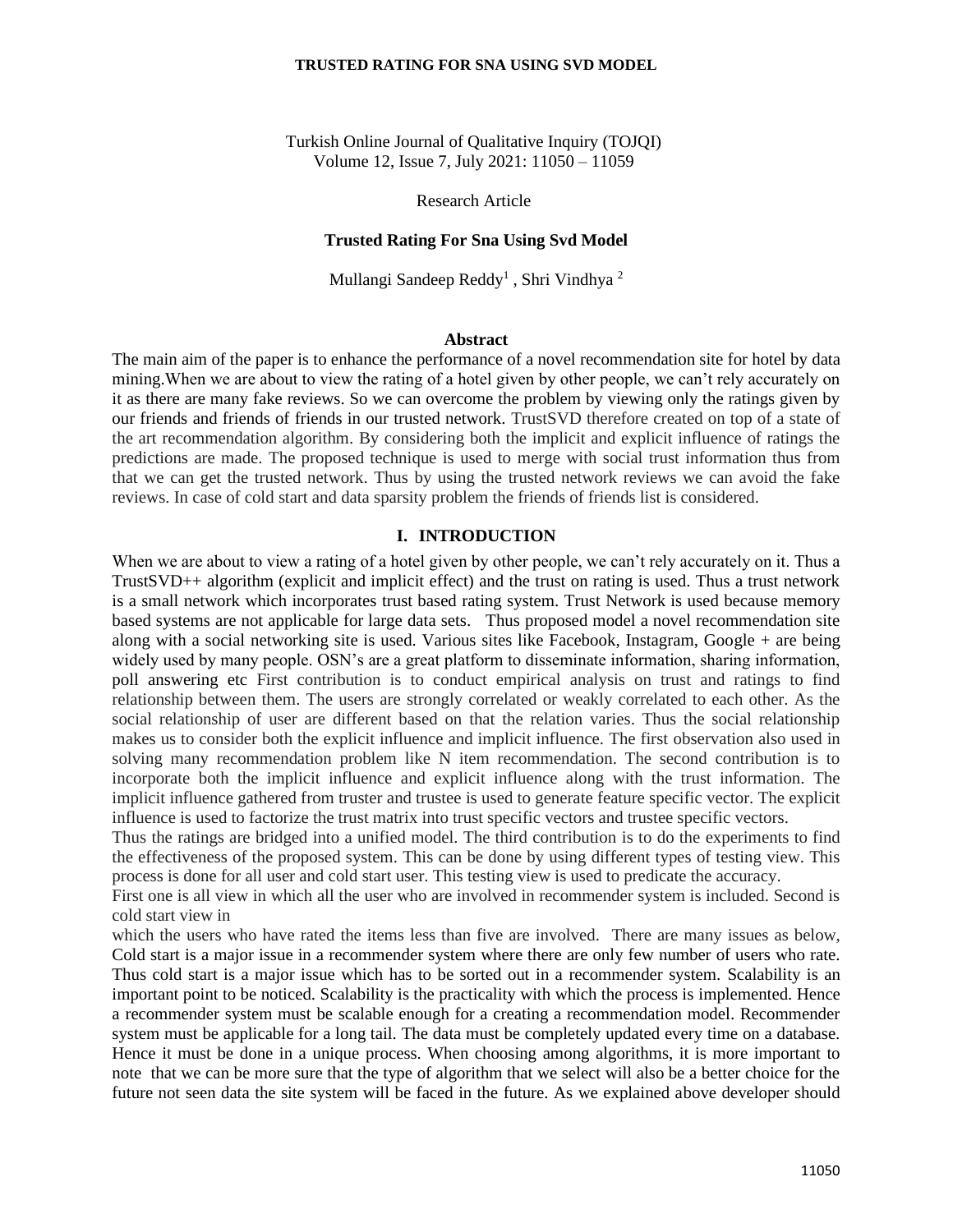exercise more importance in selecting the data so that it can be more similar to the online applications. Moreover there is more possible that the method that results best on this test sets has done so as the test set was more suitable for that algorithm. To lower the possibilities of such statistical mishaps we should perform significance testing on the result set to be reliable and more accurate. Hence it is possible to trust a rating given by a user. Novelty and diversity of recommendation: There must be diversity in the recommendation offered by a recommender system so that the user can choose his requirements specifically. Sparse, Missing, Erroneous and Malicious data in which the proposed system must be reluctant to malicious data and missing data such that the users are provided with a rating in a more specific and reliable content is provided. Conflict resolution while using ensemble hybrid approaches in which there may occur conflicts when recommending a certain item. Hence the recommender system must be able to address the situation. Hence the conflicts must be avoided. Ranking of the recommendations in which the ranking of the recommendations must be done in such a way that all the user requirements are satisfied while designing a recommender system. Impact of context-awareness in which the recommendation suggested must be a context aware result. Otherwise the recommender system may lose its properties. Impact of mobility and pervasiveness involves impact of mobile computing must not be seen in recommender system. It must be compatible with all kinds of hardware and software.

## **II. DEFINITION**

The novel recommendation site regularized with user trust and item rating is developed by using the social networking applications and here both the explicit and implicit influence of the rating is considered. Recommended systems have been frequently used to provide people with valuable trust based recommendations from a great volume of available choices. Trusted rating plays a major role in ecommerce activities such as navigation of product offerings, personalization, improvising Customer reliability and in marketing. The trust based system is implemented by using the collaborative algorithm. By using CF we can predict the taste of user in future based on his taste in the past. This can be done by finding the similar taste user and suggesting his preferences. CF has also been used in the field such as image processing and bio informatics. However, Collaborative Filtering suffers from two issues data sparsity and cold start. The first issue is that the ratings given by the existing user is very less which means they rate only a little portion. The second issue is that the new user will give only few ratings. This issues leads to data inadequate. Both the issue will reduce the accuracy of the recommender system. Thus the ratings for the not rated items are predicted in the proposed system. To overcome these two issues we consider the social trust information. Thus by using the social information the similar taste user can be identified. Thus the top recommendation will be high ratings given by that similar taste user. If a user search for the particular hotel then the ratings given by his friends are visible. If the user search for the recommendation of the hotel based on the taste the hotel get recommendation. The recommendation details are gathered from the trusted network user. If the friends list is not sufficient to recommend a hotel then the friends of friends list are considered from the trusted network.

## **III.RELATED WORK**

# *A. RATING PREDICTION*

There are two method memory based approach and model based approach in both the cases rating prediction can be used. Now let us make survey on some memory based methods. Massa and Avesani [5] shows that many items are used for the recommendation and the accuracy of prediction is maximum and also the trust is included by finding the weight of the user in the trusted network. Golbeck [6] proposed a method called tidal trust which is used to find the aggregate value of the ratings of the trusted users and the trust is found in the breadth first manner. G. Guo, J. Zhang [7] tells that the user rating profile can be merged with the user of the trusted network for the betterment and also tells that by doing so the cold start problem and data sparsity problem is overcome. However memory based methods has a disadvantage in adapting to the large datasets and the time consumed to search the candidate in the large data set is more.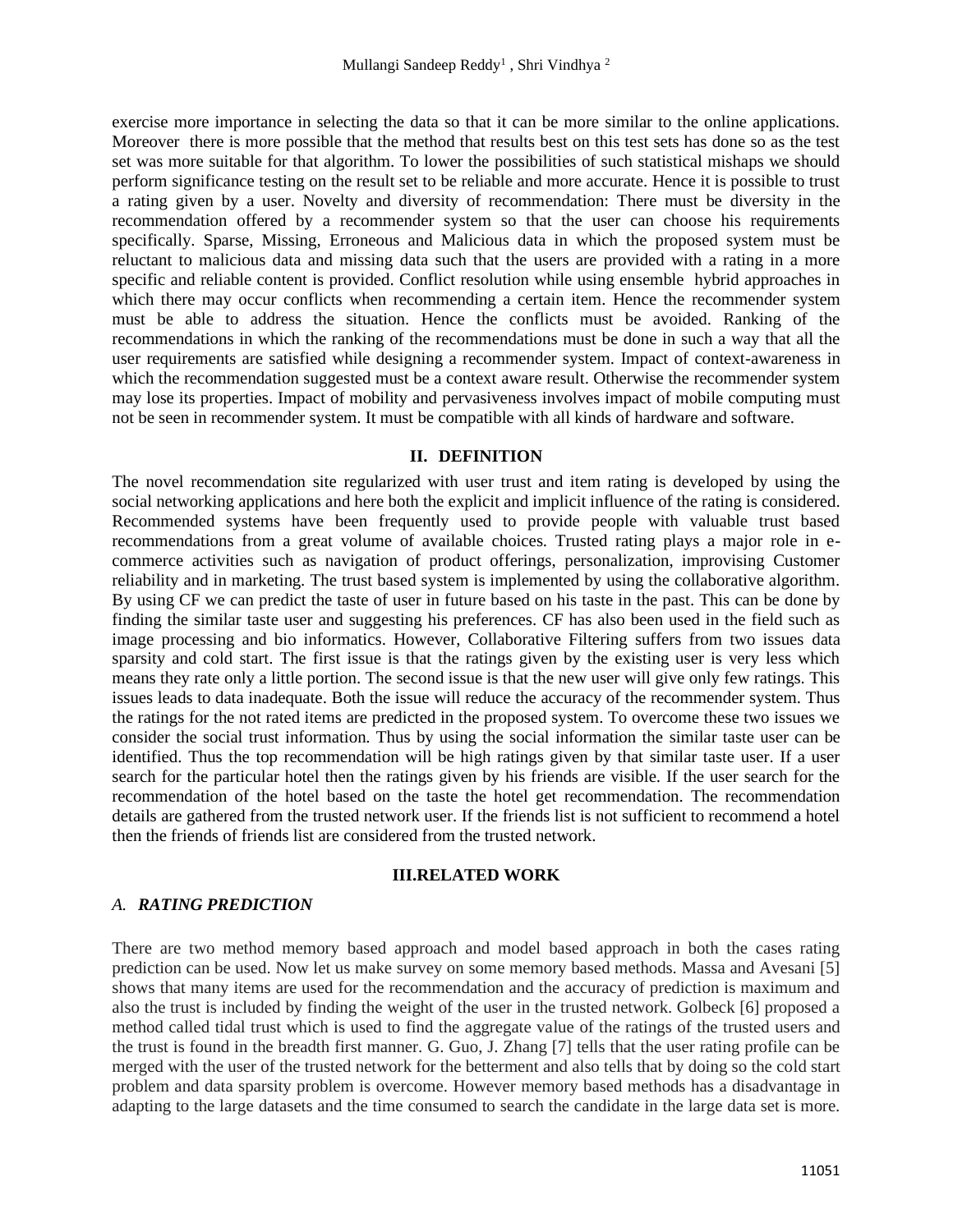### **TRUSTED RATING FOR SNA USING SVD MODEL**

The model based method can handle the large data set and item prediction is accreted. The model based approach has higher accuracy rate and higher resistance to data sparsity problem compared with that of memory based approach tells Y. Koren, R. Bell[8]. G. Guo, J. Zhang[2] says about clustering of users by multiple views of similar taste and trusted information in order to solve problem with low accuracy issues and all the issues of clustering based recommendations. M. Jamali, T. Huang[9] said about the model named a social trust stochastic block. Here the user and item plays the major role. They are added to user and item network circle in the social network that are used for rating. The interactions of membership of group can conclude whether a user can connect with some other user thus used in prediction of the link or the user can also be focused in targeting the item. Moreover the result that is obtained empirically implies that the proposed model has more accuracy in predicting link than predicting the ratings. The most famous model is matrix factorization model based recommendation [8], [9] that can be used to divide the user item matrices into user feature matrices and then item feature matrices. Salakhutdinov [10] introduced that the product obtained by several process for the item and user latent feature matrix can be used to predicate the items. To be specific, H. Ma, H. Yang[11] has created numerous methods by putting the trusted data to the matrix factorization technique. They first proposed a social regularization technique, named SoRec by only considering the constraint of social relationships. The idea is to use the user rating and trust to share a common user feature matrix. H. Ma, I. King, and M. Lyu [11] have found out a socialized trusted method called as RSTE which is used to merge the model named matrix factorization and another model named as trut based. The same authors say active user's user specific matix average should be equal to the average of the trusted user which enables to form a new factorization model SoReg. A approach named as SocialMF, is developed by Jamali and Ester [13]. It is built on the SoRec top by using the trusted user's contribution to the developing of the active user's vector that are user specific. Instead of predictions of items property of trust propagation are enabled.

## *B. ITEM RECOMMENDATION*

A short review is given on the recommendation of item based on the trust based model.Trustwalker is a walk type procedure which fuse the two major methods called ranking which is done based on set of items used and closest companion model.This was introduced by Jamali and Ester [20]. Q. Yuaan, L. Chen, and S. Zhao [12] combine membership and companionship which uses a method of factorization and it finally results into an even matrix.. These two types of relationships are different. In this paper we are focused on either of the friendly relationship which is either explicitly or implicitly oriented. Henceforth we are concerned to show the uses which has the relationship on the model S. Rendle, C. Freudenthaler [19] gives the model called Bayesian Personalized Ranking, which is abbreviated as BPM for recommendation of items which is based on user's view derivation that are implicit. The active users rated item is generally considered as unrated item. The negative samples are considered as unawareness of item rather than dislikes. To overcome assumptions W. Yao, J. He [18] introduced a method which specifies the items popularly used by users and is also referred to be consumed by friends which leads to derivation of other users interest and it is called Social Bayesian personalized ranking abbreviated as SBPR.SBPR may not be accurate with certain systems which are recommender based. Certain systems which are recommender based may not be aware of BPR variants. Jamali and Ester [20] proposes an a BPR to maintain diverse users view. The exclusive BPR components are above the debate of paper. Recommendation of consumer items including predictions of users rating are the major recommendation procedures executed. It will differ in the diverse attributes. Initially is that differences shows the variation. Item recommendation focus on arranged list of liked items, and it does not include the rating that are positive given by the user. In addition predictions of rating targets to predict the rating that is close. It is executed that ranking without indirect means by using predicted ratings may lead to worst result ranking performance [19]. Further the Recommender system wants both the positive sample and negative sample whereas the rating prediction needs only the positive samples. Third the recommendation of items is evaluated based on the list of ranking of performance but the rating prediction is evaluated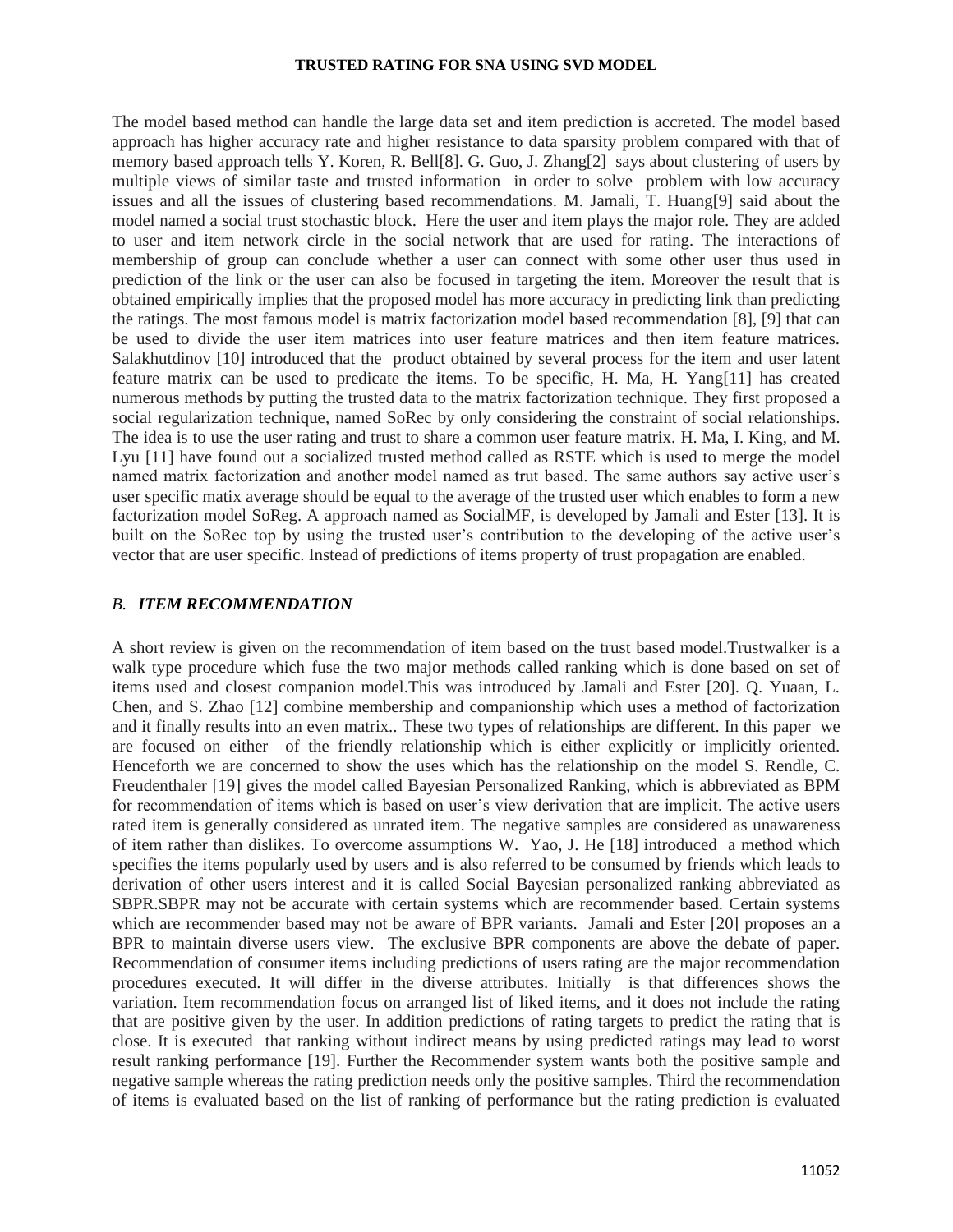based on the difference between the ground truth and prediction. Although the item recommendation is not so accurate it still predicts the ratings that are not given by the user which is defined by Ester [20]. Our work is focused only on the rating prediction rather than item prediction because the former is very effective.

# *C. DATASETS*

.

For the process of investigation we conduct the analysis on four real world data sets. These data sets are FilmTrust, Epinions, Flixster and Ciao. First thing is that the available trust information is really very less. Second is that the user is strongly bonded with the outgoing user who are tusted. But they are weakly bonded with that of the trust alike user.The third observation is that for the incoming trust users can also get the similar conclusion. It won't be that much effective if it considers only the trust alike relationship. The data sets such as FilmTrust, Epinions, Flixster and Ciao are used in analysis which contains both social relationship and item rating. The items in Epinions , Ciao are the huge variety of electronic items, sports related items. Item in FilmTrust and Flixster contains only films. The ratings in Epinions and Ciao are in the form of integers that are given from one to five. In the other data sets the user can share their ratings of the items with each other. Then based on the similar taste user is identified and used in the process of recommendation. The relationship in Epinions and Ciao are termed as trust relationships which construct social network. The relationship in Flixster and FilmTrust are termed as trust alike relationship. Further, the users in Epinions and Ciao specify the users as the trusted one based on their qualities and reviews made by them. Flixster uses the process of friend network, where relation of user is symmetric and rating is done for movies only. FilmTrust uses the concept of trust and it uses binary values thus the trust alike is considered rather than trust.

## **III. PROPOSED WORK**

The recommendation model that is based on trust and which consider both user and item rating is called trustSVD. This approach is on the top of the art state model SVD++ in which the explicit and implicit influence user ratings both are used on items that are involved to produce predictions. The ratings of user are given mostly in the pictorial form that is graphical form. In the friend of friend recommendation model used overcome the data sparsity and then cold start issues. Thus the mining process produces result to user graphical representations, in the form of overall rating graphical representation and show the relationship between the user and rated user and the individual rating of the particular user graphical representation. Online social network users can post their Text, Image and Video to public or friends. If user wants to view the post, it should be downloaded from online social network Server. If the content is available server triggers the both the neighboring devices and initiate a peer to peer mode of communication Posts will be filtered on a timely manner. The results are showed in the form of graphical representation. Online social network can be used for chatting, sharing post and multimedia communication. In our proposed system we mainly use a collaborating filter which means it is used to integrate the information of multiple users and their taste are calculated. This filtering process is used to filter the users from the large number of users. This user will get recommendation based on the filtering process. The main aim of our project is to consider the implicit and explicit ratings. The implicit ratings are directly given by the user whereas the explicit ratings are given based on the interest of the user. The existing method suffers from two problems. These cold start and data sparsity problem is overcome by considering the friends of friends list. In the recommendation site the ratings are done based on the expectation of that person and then there are also many fake rating. Thus the trusted rating can be obtained using trust based matrix factorization for recommendation. It makes use of SVD++ recommendation algorithm. The user's social network site will be merged with the novel recommendation site. The rating done by the users are stored in the database. Both the explicit and implicit influence of rating is considered. The user can make decision by using the rating done by his friends in social media.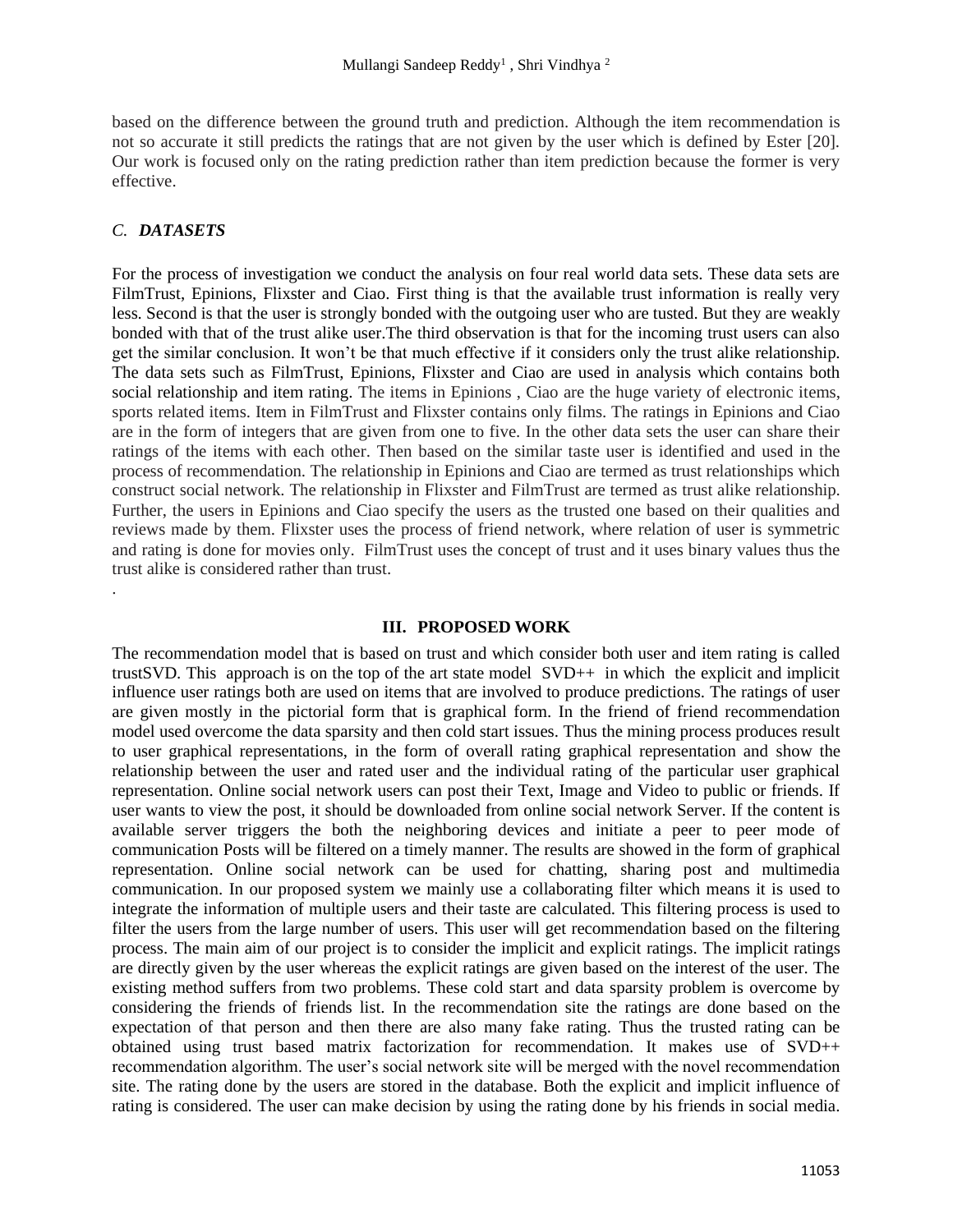#### **TRUSTED RATING FOR SNA USING SVD MODEL**

These rating are considered as trusted rating. The user can view the rating from his friend list in social network. Then the mining is done to filter the item and then display it to user. From that displayed item he can select the particular item and also he can see the different perspective rating of that particular item. Looking only into friend list sometimes may not give any matching giving rise to data scarcity and cold start problem. To overcome this we can see into friend of friend list. After mining the information is represented in the graphical form. It shows the graphical representation between user, rated user and individual rating. Based on this graphical rating the user chooses the items. The main domain of the method is data mining. Data mining is the process of analyzing the large data set and getting the information which we needed.

### **IV. PERFORMANCE**

### *A. TECHNIQUES USED*

 Thus in the proposed model a novel recommendation site along with a social networking site is used. For this purpose three primary algorithms are used, they are Collaborative filtering algorithm, Recommender systems algorithms, Distributed and Privacy Preserving. The use of collaborative algorithm is Automatic prediction is made about the interest of the user. This works by gathering the taste and preference of the many user. The users are categorized based on the ratings done by them. The rating may be done to any items like book, dress, film and more. Based on the rating the similar taste users are indentified thus the user will recommendation for the item to which the similar taste user has rated highly. The item item matrix is developed based on the relation between the two items and it is related to user preference. Then the user matrix is analyzed to find the taste of the user. The recommended systems algorithms are used for Recommended system is used to predict the item to the user based on his preference**.**Here the list of recommendation is produced by using Collaborative filtering .In the recommendation system the user and item form a utility matrix. In the matrix the user item pair corresponds to the degree of preferences of the person for the item. The distributed and privacy preserving algorithm is used for If we have set of data, the data should be analyzed to find the pattern and trends of data without tracing the individual. This can be done by altering the data before giving to data miner.

# *B. ARCHITECTURE*



In the architecture design there are four main modules and they are trusted network, recommendation site, recommendation engine and data mining. The trusted network is formed by using the social networking application and the recommendation site is with normal performance. During recommendation the recommendation engine makes use of the filtering process to filter the hotels. The process has two databases, one is to hold the value of the trusted network and the other is to hold the rating values. The user matrix and user item matrix are developed based on the information that is available on the database.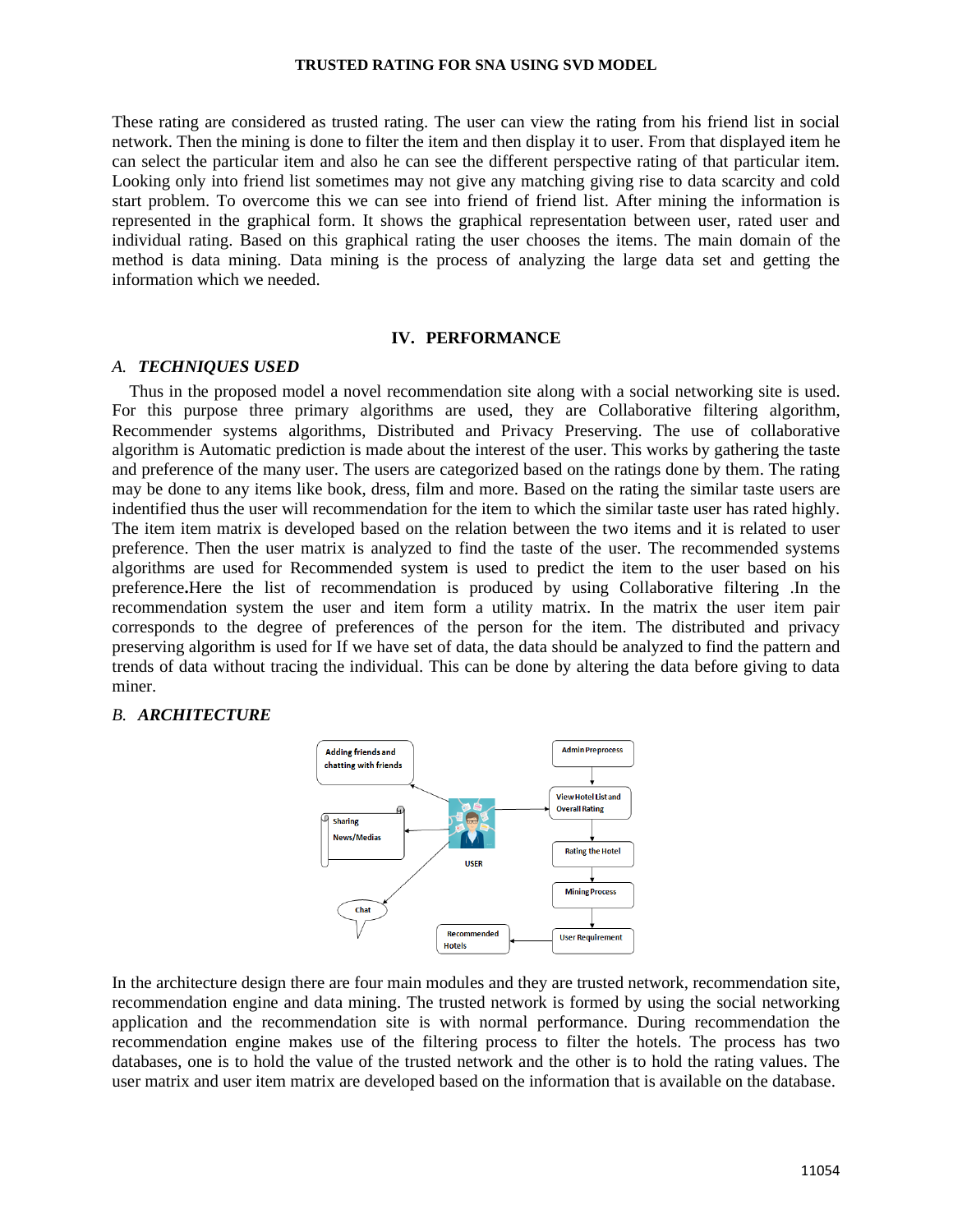# *C. WORK FLOW*

The proposed recommendation site has the preprocessing activities and then the overall rating of the hotels. The overall rating of the hotel is filled by using cumulative values .The recommended system is merged with the social media application. Using the social media the trusted network is formed. Then rating has done by the trusted friends and friends of friends play the vital role. In the recommendation system two matrices are used. The first one is the user-user matrix which get filled using the trusted network, if user is in the trusted network then filled by one else filled by zero. The second one is user item matrix. If the user had given rating to that item then it get filled by that value otherwise using collaborative filtering algorithm the matrix is filled. The user can either search the rating for the particular hotel or he can get the suggestions for the hotels. The higher priority of the similar taste user is suggested. Ten the recommendation algorithm is used to suggest the highly rated hotel to the user.

# *D. TRUSTSVD MODEL*

In the social networking application trusted network is formed by adding friends whom we trust. Also the trusted network is not symmetric in nature if a user is present in the trusted network of other user then it does not mean that the other user also in the trusted network of that user. Thus the user cannot be in the trusted network of the other user unless he adds that user. The user can rate the items from one to five integers. The item can be anything like film, gadgets, and hotels. Based on the rating the similar taste user is identified. Based on the rating of the user the item get recommended. If the user not rated then the rating is predicted based on the preference by using user user matrix and user item matrix. The rating for item j on user u is predicted by,

$$
\hat{r}_{u,j} = b_u + b_j + \mu + q_j^{\top} (p_u + |I_u|^{-\frac{1}{2}} \sum_{i \in I_u} y_i),
$$

Implicit influence of the trusted user is given by the equation,

$$
\hat{r}_{u,j} = b_{u,j} + q_j^{\top} \Big( p_u + |I_u|^{-\frac{1}{2}} \sum_{i \in I_u} y_i + |T_u^+|^{-\frac{1}{2}} \sum_{v \in T_u^+} w_v \Big),\,
$$

Implicit influence of the trusting user is predicted by,

$$
\hat{r}_{u,j} = b_{u,j} + q_j^\top \Big(p_u + |I_u|^{-\frac{1}{2}} \sum_{i \in I_u} y_i + |T_u^-|^{-\frac{1}{2}} \sum_{k \in T_u^-} p_k \Big)
$$

The two implicit influence are linearly combined using the following equation,

$$
\hat{r}_{u,j} = b_{u,j} + q_j^{\top} \left( p_u + |I_u|^{-\frac{1}{2}} \sum_{i \in I_u} y_i + \alpha |T_u^+|^{-\frac{1}{2}} \sum_{v \in T_u^+} w_v + (1 - \alpha) |T_u^-|^{-\frac{1}{2}} \sum_{k \in T_u^-} p_k \right).
$$

The over fitting problem is the major issue which is avoided by using the weighted lamda regularization method. Then the learning algorithm is framed for the efficient work. This algorithm takes the input as user user matrix,user item matrix, regularization parameters. The output of the parameter is the rating prediction. Initially the parameters are initialized with random and small values. Finally the learned vector is returned as the output. The trustSVD model uses both the explicit and implicit influence of the user rating.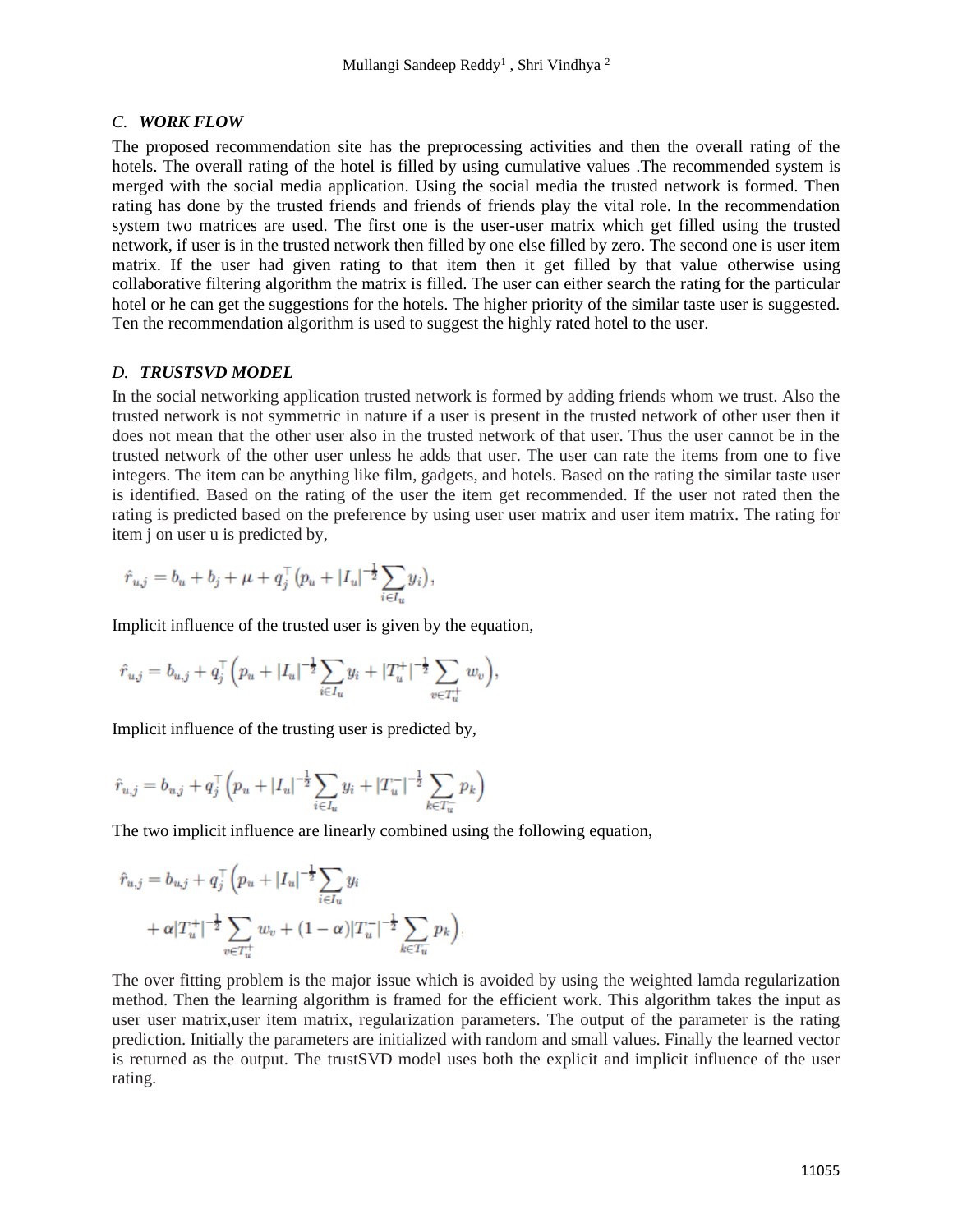$$
\mathcal{L} = \frac{1}{2} \sum_{u} \sum_{j \in I_u} (\hat{r}_{u,j} - r_{u,j})^2 \n+ \frac{\lambda_t}{2} \sum_{u} \left( \alpha \sum_{v \in T_u^+} (\hat{t}_{u,v} - t_{u,v})^2 + (1 - \alpha) \sum_{k \in T_u^-} (\hat{t}_{k,u} - t_{k,u})^2 \right) \n+ \frac{\lambda}{2} \sum_{u} |I_u|^{-\frac{1}{2}} b_u^2 + \frac{\lambda}{2} \sum_{j} |U_j|^{-\frac{1}{2}} b_j^2 \n+ \sum_{u} \left( \frac{\lambda}{2} |I_u|^{-\frac{1}{2}} + \frac{\lambda_t}{2} \left( \delta(\alpha) |T_u^+|^{-\frac{1}{2}} + \delta(1 - \alpha) |T_u^-|^{-\frac{1}{2}} \right) \right) ||p_u||_F^2 \n+ \frac{\lambda}{2} \sum_{j} |U_j|^{-\frac{1}{2}} ||q_j||_F^2 + \frac{\lambda}{2} \sum_{i} |U_i|^{-\frac{1}{2}} ||y_i||_F^2 \n+ \frac{\lambda}{2} \sum_{u} \sum_{v \in T_u^+} \delta(\alpha) |T_v^+|^{-\frac{1}{2}} ||w_v||_F^2 \n+ \frac{\lambda}{2} \sum_{u} \sum_{k \in T_u^-} \delta(1 - \alpha) |T_k^-|^{-\frac{1}{2}} ||p_k||_F^2,
$$

The learning in the trustSVD model is given by the algorithm,

| Algorithm 1. Learning in the TrustSVD Model                                                                           |
|-----------------------------------------------------------------------------------------------------------------------|
| <b>Input:</b> $R, T, d, \lambda, \lambda_t, \gamma$ (learning rate)                                                   |
| <b>Output:</b> Rating predictions $\hat{r}_{u,i}$                                                                     |
| 1 Initialize vectors $B_u$ , $B_j$ and matrices $P$ , $Q$ , $Y$ , $W$ with small                                      |
| and random values in $(0,1)$ ;                                                                                        |
| 2 while $\mathcal L$ not converged do                                                                                 |
| compute gradients according to Equation (5);<br>з                                                                     |
| $b_u \leftarrow b_u - \gamma \frac{\partial \mathcal{L}}{\partial b}, u = 1 \dots m$<br>4                             |
| $b_j \leftarrow b_j - \gamma \frac{\partial \mathcal{L}}{\partial b_j}, j = 1 \dots n$<br>5                           |
| $p_u \leftarrow p_u - \gamma \frac{\partial \mathcal{L}}{\partial n_u}, u = 1 \dots m$<br>6                           |
| $q_j \leftarrow q_j - \gamma \frac{\partial \mathcal{L}}{\partial q_i}, j = 1 \dots n$<br>7                           |
| $\forall i \in I_u, \quad y_i \leftarrow y_i - \gamma \frac{\partial \mathcal{L}}{\partial w}, u = 1 \dots m$<br>8    |
| $\forall v \in T_u^+, w_v \leftarrow w_v - \gamma \frac{\partial \mathcal{L}}{\partial w_v}, u = 1 \dots m$<br>9      |
| $\forall k \in T_u^-$ , $p_k \leftarrow p_k - \gamma \frac{\partial \mathcal{L}}{\partial m}$ , $u = 1 \dots m$<br>10 |
| 11 return $B_u, B_j, P, Q, Y, W$ ;                                                                                    |

## **V. EVALUATION**

In this section we conduct much number of experiments in order to analyze and evaluate the concept. Various evaluation techniques is used to find out the accuracy and standard of the proposed work.

# *A. EXPERIMENTAL SETTINGS*

In testing views two types of data sets are used for testing. First one is all view in which all the user who are involved in recommender system is included. Second is cold start view in which the users who have rated the items less than five are involved. The five fold cross validation is used for learning and testing. Here we randomly split the each of the data set as five fold. The iteration are considered as four fold. Then the test views are the remaining folds. Five iteration processes is carried out to check the five folds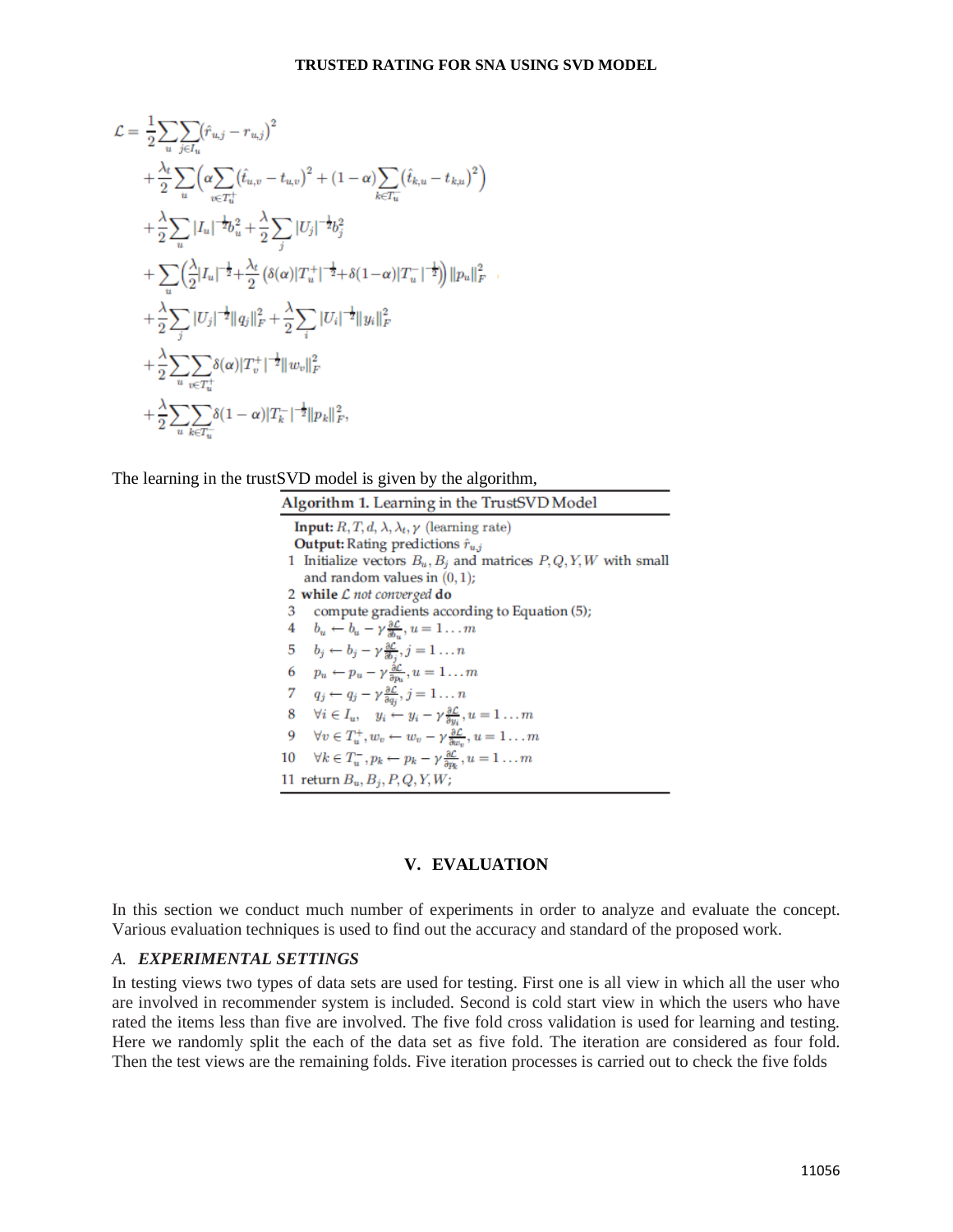### *B. EVALUATION METRICS*

We use two popular metrics to analyze and predicate the accuracy, they are mean absolute error and then root mean square error which are defined by:

$$
\text{MAE} = \frac{\sum_{u,j} |\hat{r}_{u,j} - r_{u,j}|}{N}, \text{ RMSE} = \sqrt{\frac{\sum_{u,j} (\hat{r}_{u,j} - r_{u,j})^2}{N}},
$$

Where N indicates the ratings for test. The prediction value is accurate if the value of MAE and RMSE is very small. Since the RMSE puts lots of weight on the error the loss function is used. The accuracy of RMSE is more than MAE to measure the prediction performance for the work. In addition, if the difference between MAE and RMSE is more, then larger the variance of the predictive errors.

## **V1. CONCLUSION**

Thus the proposed novel recommendation model has concluded that there should be trust and rating. By the analyze of four real data set it is cocluded that the trust and ratings are complement to each other In the trust model we consider both the explicit and implicit influences. And also the influence of both the tuster and trustee is considerd. The weighted-lamda-regularization method is used in the generation of latent vector of user and item. It is known that the social trust information of the user can improve the accuracy of the recommendation. The recommender system is based on item recommendation and rating prediction. The algorithm can be designed only for any one and we focus on rating prediction. The proposed model is used to overcome cold start problem and data sparsity problem.

## **References**

- 1. R. Forsati, M. Mahdavi, M. Shamsfard, and M. Sarwat, "Matrix factorization with explicit trust and distrust side information for improved social recommendation," ACM Trans. Inform. Syst.,vol. 32, no. 4, pp. 17:1–17:38, 2014.
- 2. G. Guo, J. Zhang, and N. Yorke-Smith, "Leveraging multiviews of trust and similarity to enhance clustering-based recommendersystems," Know.-Based Syst., vol. 74, pp. 14–27, 2015
- 3. W. Yuan, D. Guan, Y. Lee, S. Lee, and S. Hur, "Improved trustaware recommender system using small-worldness of trustnetworks," Know.-Based Syst., vol. 23, no. 3, pp. 232–238, 2010.
- 4. H. Fang, Y. Bao, and J. Zhang, "Leveraging decomposed trust in probabilistic matrix factorization for effective recommendation,"in Proc. 28th AAAI Conf. Artif. Intell., 2014, pp. 30–36.
- 5. P. Massa and P. Avesani, "Trust-aware recommender systems," in Proc. 1st ACM Conf. Recommender Syst., 2007, pp. 17–24.
- 6. J. Golbeck, "Generating predictive movie recommendations from trust in social networks," in Proc. 4th Int. Conf. Trust Manage.,2006, pp. 93–104.
- 7. G. Guo, J. Zhang, and D. Thalmann, "A simple but effectivemethod to incorporate trusted neighbors in recommender systems,"in Proc. 20th Int. Conf. User Model., Adaptation Personalization, 2012, pp. 114–125.
- 8. Y. Koren, R. Bell, and C. Volinsky, "Matrix factorization techniques for recommender systems," Computer, vol. 42, no. 8, pp. 30– 37, Aug. 2009.
- 9. Y. Shi, P. Serdyukov, A. Hanjalic, and M. Larson, "Nontriviallandmark recommendation using geotagged photos," ACM Trans. Intell. Syst. Technol., vol. 4, no. 3, pp. 47:1–47:27, 2013.
- 10. R. Salakhutdinov and A. Mnih, "Probabilistic matrix factorization," in Proc. Adv. Neural Inform. Process. Syst., 2008,vol. 20, pp. 1257–1264.
- 11. H. Ma, I. King, and M. Lyu, "Learning to recommend with social trust ensemble," in Proc. 32nd Int. ACM SIGIR Conf. Res. DevelopmentInform. Retrieval, 2009, pp. 203–210.